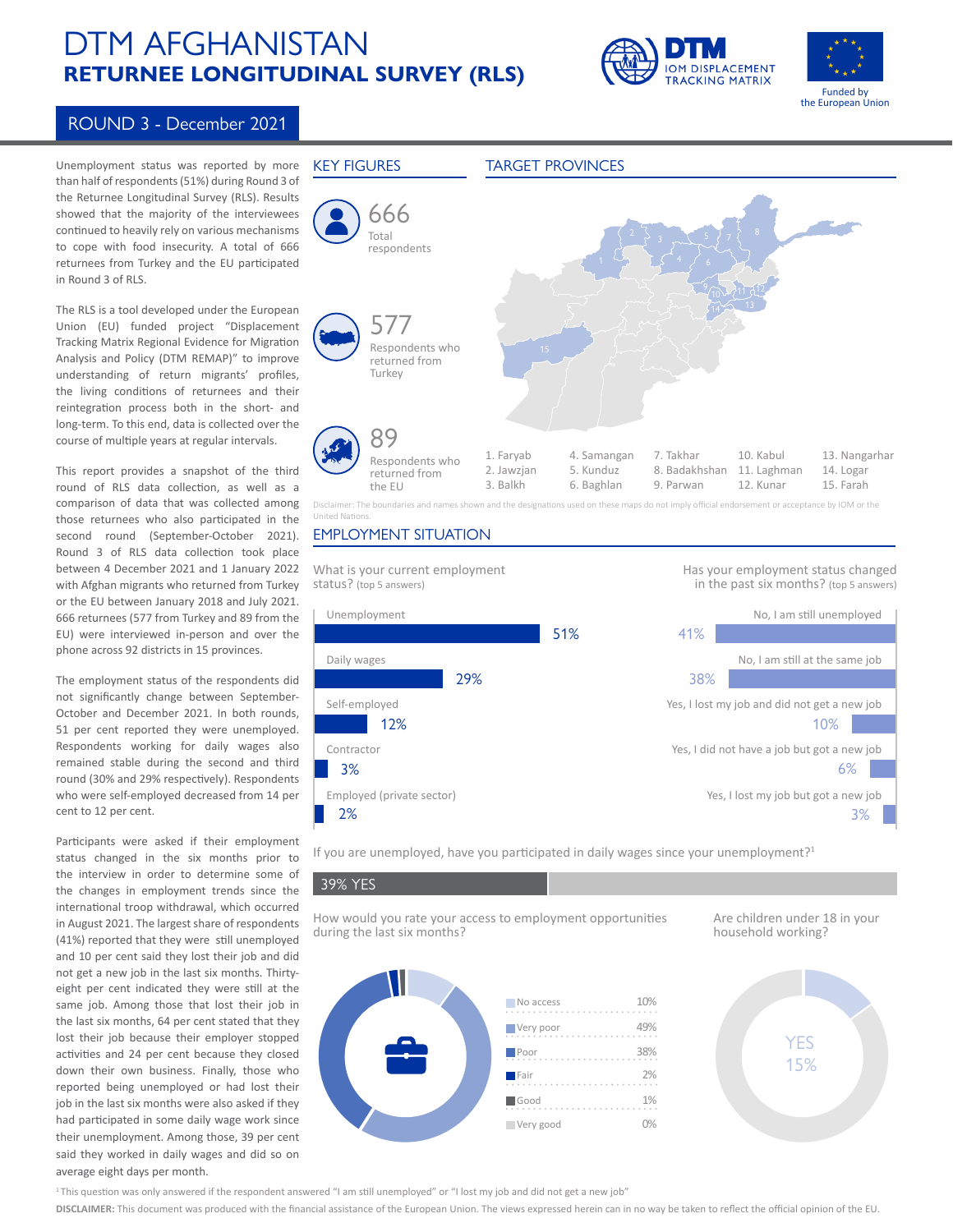At the time of the interview, 95 per cent of participants said that their personal economic situation had worsened in the last six months, compared to 91 per cent in the second round. Three per cent reported an improvement in their income compared to one per cent in the second round. Finally, only two per cent indicated that their income remained the same, which decreased from eight per cent during the second round.

While the number of respondents who reported having no income decreased between Round 2 and Round 3 and those earning between 1 and 44 USD increased between Round 2 and Round 3, respondents earning 45 to 89 USD decreased from 23 to 8 per cent in the third round. This shows that the income of respondents decreased between October and December 2021. Moreover, it should be noted that the Afghan currency declined significantly in value between both rounds<sup>2</sup>, which resulted in lower purchasing power for Afghan household, who are already situated in low income brackets.

#### PERSONAL ECONOMIC SITUATION

Has your personal economic situation improved in the last six months?



#### INCOME

What is your personal monthly average income (in USD)<sup>2</sup>?





\*Percentages do not include the answers "I do not know" and "I do not want to answer"





#### DEBT **HOUSEHOLD INCOME**

Have you borrowed money to cover personal monthly expenses?



Is the household's monthly income enough to provide for your family's basic needs?



Ninety per cent of respondents borrowed money to cover personal monthly expenses during the six months prior to the interview. In addition, respondents provided insights into their household income situation. Seventy-seven per cent of respondents indicated that the monthly income was not enough to provide for their family's basic needs. Only four per cent of respondents reported that the income was sufficient.

2 Data was originally collected in Afghani. Exchange rates are 87.88 AFN to 1 USD during the second round (1 October 2021) and 112.45 AFN to 1 USD during the third round (15 December 2021) according to the UN Operational Rates of Exchange.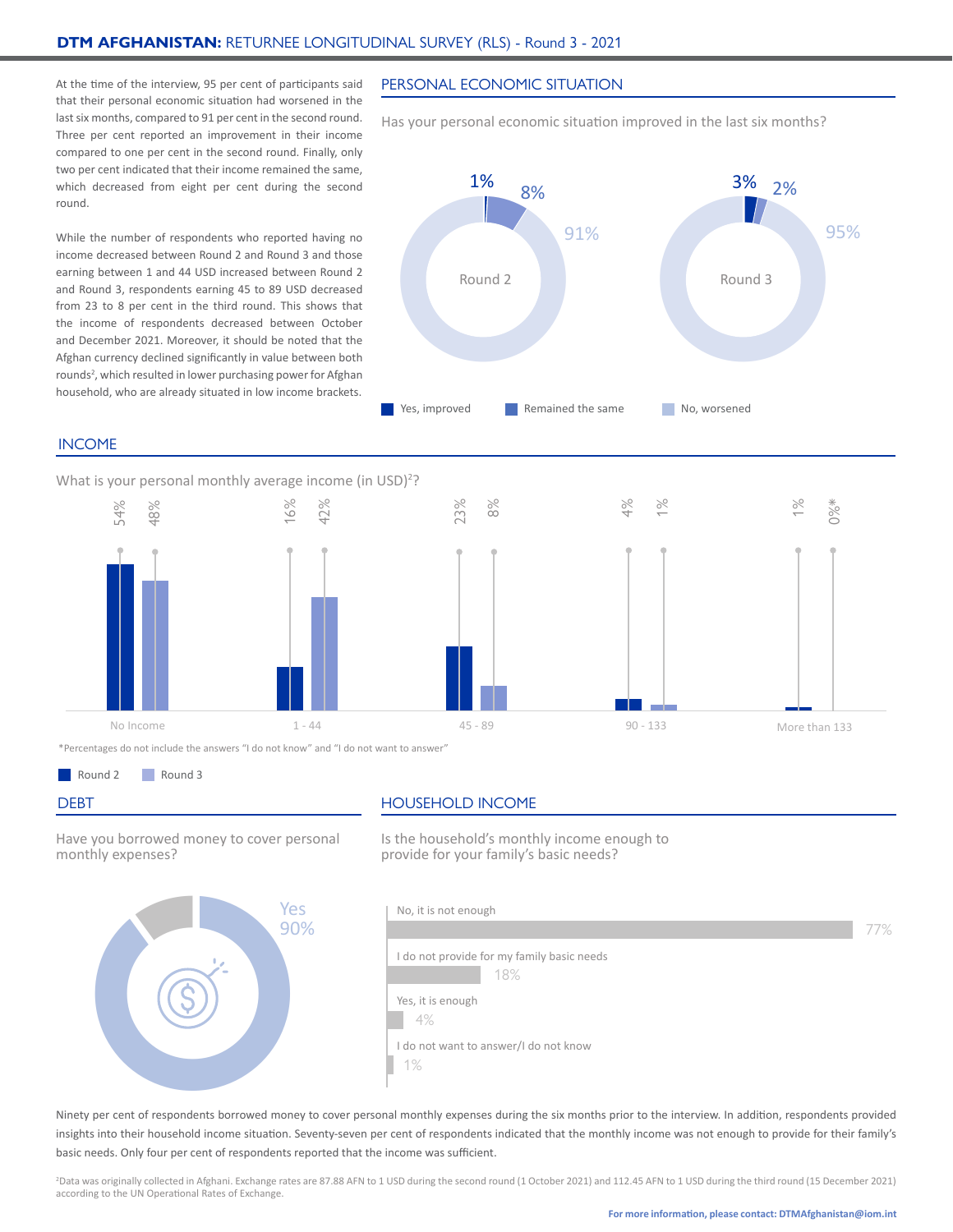#### FOOD PRICES

How much did the price of your food consumption increase in the last six months<sup>3</sup>?



| $\blacksquare$ The price did not increase | 0%  |
|-------------------------------------------|-----|
| $1 - 25%$                                 | 10% |
| $-26 - 50%$                               | 31% |
| $151 - 75%$                               | 40% |
| $76 - 100\%$                              | 18% |
| More than 100%                            | 1%  |

All respondents to the survey reported an increase in food prices during the last six months (June - November 2021). More than half of respondents (59%) indicated a rise in prices of more than 50 per cent, 31 per cent reported an increase between 26 and 50 per cent and only ten per cent reported a rise between 1 and 25 per cent.

This is in line with the results of Round 14 of the Community-Based Needs Assessment (CBNA), where 98 per cent of assessed communities reported an increase in prices of all commodities, including food, such as cooking oil, rice and flour. The rise in prices of commodities, including food, is most likely due to the inflation of the Afghan currency and the high dependency of Afghanistan on imports<sup>4</sup>.

#### FOOD INSECURITY

The vulnerability of Afghanistan to conflict and natural disasters often results in high levels of food insecurity. Households in Afghanistan frequently rely on different mechanisms to cope with food insecurity and scarcity. These coping mechanisms range from reducing the quantity and quality of their diet to skipping meals and borrowing food.

Nearly all respondents (98%) reported they had to reduce the quantity of their food consumption, compared to 97 per cent during the second round. However, during the second round, a larger share of respondents (79%) reported they had to reduce the quantity of food on a regular basis (very often or often) in contrast to the third round (60%). A large majority of respondents (96%) also relied on borrowing food to cope with food insecurity, compared to 98 per cent during the previous round. Those relying on borrowing food on a regular basis (very often and often) decreased from 67 to 52 per cent during the third round. Respondents also relied on reducing the quality of food (98%) and skipping a meal (89%). Twenty per cent of those that skipped a meal did so on a regular basis (very often and often).

How often did you have to reduce the quantity/quality of your food, skip meals or borrow food?



3 The last six months include June - November 2021.

4 International Organization for Migration (2021). *Community-Based Needs Assessment: Summary Results Round 14 (November - December 2021)*. Available at [https://dtm.iom.int/reports/]( https://dtm.iom.int/reports/cbna-r14-%E2%80%94-afghanistan-%E2%80%94-community-based-needs-assessme) [cbna-r14-%E2%80%94-afghanistan-%E2%80%94-community-based-needs-assessment-summary-results-november%E2%80%94december]( https://dtm.iom.int/reports/cbna-r14-%E2%80%94-afghanistan-%E2%80%94-community-based-needs-assessme)